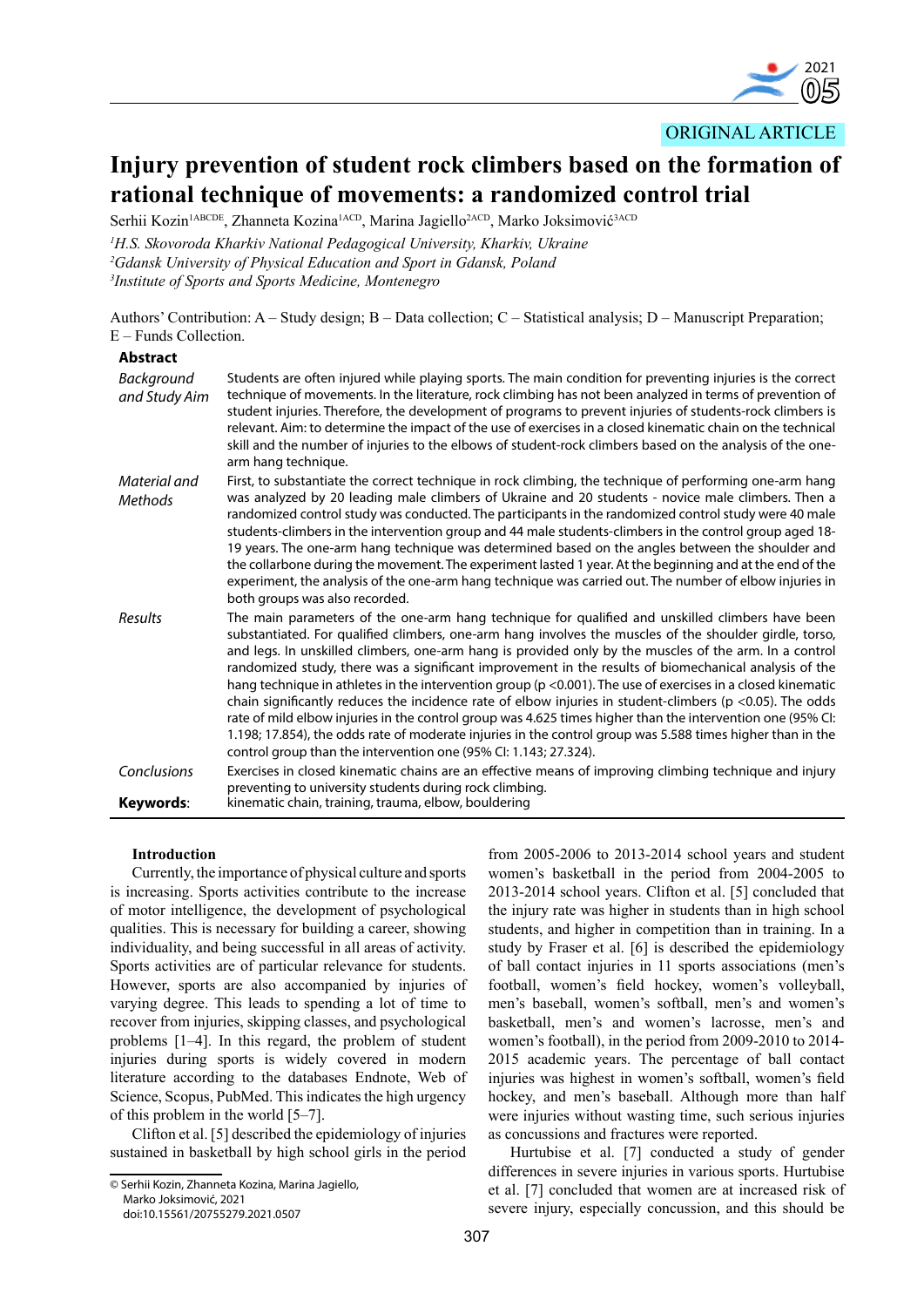taken into account when planning preventive measures. Jin [8] found that college students were injured when they were playing football. It was revealed that every student is an athlete, on average involved 1.6 different sports. The average number of hours of sports per year was 371.6 hours, respectively. The average total number of sports injuries sustained by athletes was 1.7 per participant, 80.8% of respondents reported having at least one sports injury. Thus, the number of injuries among students involved in sports is high.

The data of other authors also testify to the high injury rate of students involved in sports [9–11]. The authors [12, 13] note the high prevalence of injuries among students involved in various sports. In most studies, traumatic exposure was defined as the participation of one student-athlete-amateur in one workout or game, and was expressed as an exposure on the athlete (AEs). This value ranges from 1.82 to 15.29 per 1000 student-athletes who participated in training or games (AEs). Moreover, women are more likely to be injured than men. The most traumatic sports are team ball sports and wrestling.

From the point of view of students' injuries prevention rock climbing were not analyzed. However, at present, this sport is becoming more and more popular among students in connection with the acquisition of the status of Olympic sport [14]. Therefore, a promising direction, in our opinion, will be the analysis of injuries among students involved in rock climbing, and the development of injury prevention programs.

Injury prevention is based on the correct technique of movements [15, 16]. The correct technique of physical exercise is a way of its implementation, where the motor task is solved most efficiently and rationally [17]. Correct technique assumes energy efficiency of movement. It determines the economy of energy and creates the opportunity to achieve the highest results for the athlete. Performing movements in the most rational way prevents injury. At the same time, conditions are created for biomechanically expedient work of the locomotor apparatus.

The theory of one of the classics of biomechanics, Bernshtein [18-20], testifies that the basis of injury prevention is the effective organization of movement control from the side of the central nervous system. Improvement of the organization of movement control is carried out with the help of neuromuscular training [21, 22]. One of the important components of neuromuscular training programs for injury prevention is exercise in a closed kinematic chain [21-24]. Coppack et.al. [21] showed the effectiveness of closed chain exercises compared to open chain exercises in preventing injury. Augustsson et.al. [22] also revealed the effectiveness of exercise in a closed kinematic chain compared to exercises in an open kinematic chain to gain muscle mass and increase the jump up. Lee et.al. [23] showed that inward movement of the chin in a closed kinetic chain is more effective in activating the deep flexor of the neck than in an open kinetic chain. Roh et.al. [24] found that exercise in a closed kinetic chain is a more effective therapeutic intervention than exercise in an open kinetic chain. This fact was found to improve the sensorimotor function of the lower extremities and gait functions such as gait speed and symmetry.

In our previous studies [25, 26], it was shown that when one-arm hang is performed in bouldering, the angle between the shoulder and the clavicle should be about 90- 120 degrees. In this case, more muscles are involved to provide one-arm hang. If the angle is greater, then the hang is provided mainly by the ligaments of the shoulder and elbow. This is dangerous for the ligaments and can lead to injury. In addition, with proper hanging, the muscles of the trunk and legs are included. This helps the muscles of the shoulder girdle work. In this case, a kinematic chain is created, consisting of links: fingers, forearm, shoulder, trunk, legs. At a steep angle, the chain consists of a small number of links without involving the muscles of the trunk and legs. Exercises in a closed kinematic chain allow to use all its links. Thus, the conditions are created for the formation of the skill of working with the whole body to ensure the correct one-arm hang. We think that Closed Kinetic Chain exercises are more effective for climbing than other sports. Climbing is work exclusively in a closed kinetic chain.

Based on this, we formulated a hypothesis: in closed kinematic chains the use of exercises will contribute to the formation of a rational one-arm hang technique in climbing and prevent injuries.

*Aim:* to determine the influence of the use of exercises in closed kinematic chains on technical skill and the number of injuries to the elbows of students-climbers based on the analysis of the technique of performing onearm hang.

# **Material and methods**

## *Participants and randomization*

At the first stage of the study, to substantiate the correct technique in rock climbing, the technique of performing one-arm hang was analyzed by 20 leading male climbers of Ukraine and 20 male students – novice climbers. The age of all athletes was  $22.4 \pm 3.2$  years, body length –  $178.5 \pm 12.5$  cm, body weight –  $72.2 \pm 8.5$  kg.

At the second stage, a randomized control study was conducted. The participants of this study were 84 male students, who were engaged in rock climbing at the amateur level in the cities of Ukraine, aged 18-19 years. All athletes gave written consent to participate in the experiment. The health status of the athletes was monitored during the first 2 weeks of the study using routine medical examinations conducted by a doctor. The athletes were also followed for 6 months to assess the baseline injury frequency and the baseline level of onearm hang technique [27-30].

An independent statistician randomized the athletes in parallel to a control group and an intervention group using a random distribution method using online random number generator program. As a result of randomization, 40 athletes were assigned to the intervention group and 44 athletes – to the control group.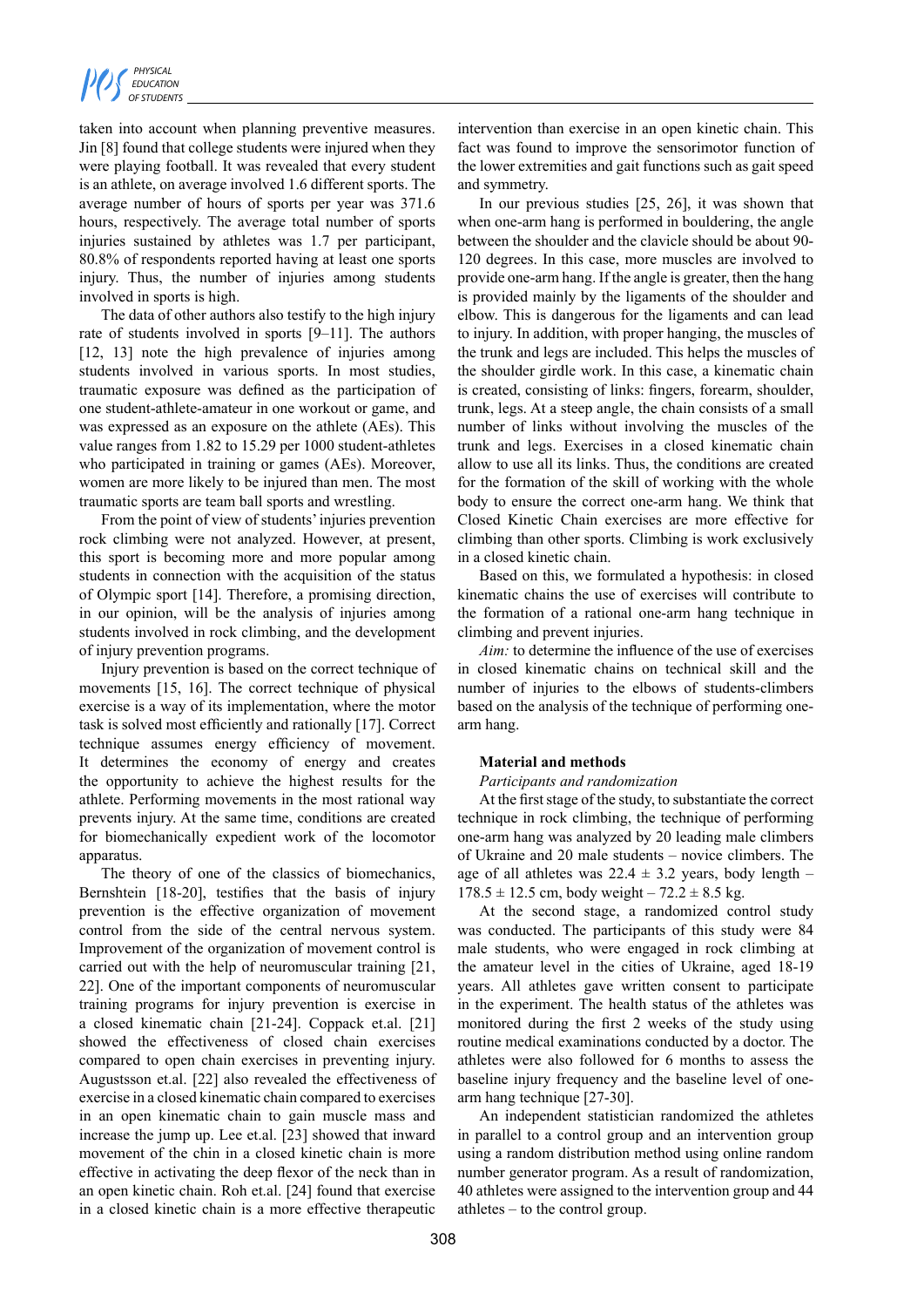

The groups were compared in terms of body length, body weight, rock-climbing experience, indicators of one-arm hang technique according to expert judgment, the results of biomechanical analysis, and the number of injuries before the start of the experiment within 6 months. For all these indicators, the groups did not significantly differ among themselves  $(p > 0.05)$ . The body length of the athletes in the control group was  $172.5 \pm 8.5$  cm, the body weight of the athletes in the control group was  $65.2 \pm$ 6.5 kg. The body length of the athletes in the intervention group was  $173.4 \pm 8.7$  cm, the body weight of the athletes in the intervention group was  $66.1 \pm 6.6$  kg (p> 0.05). The groups trained according to the generally accepted plan 3-4 times a week, the number of training hours was the same in both groups. At the beginning and at the end of the experiment, independent experts analyzed the onearm hang technique. The number of elbow injuries in both groups was also recorded. The baseline rate of all elbow injuries recorded within 6 months prior to the experiment was 11 in the control group and 15 in the intervention group.

We have presented the injury rate as the number of injuries per 1000 AEs. We defined AEs as the number of athletes multiplied by the number of all training sessions in which they participated (AEs = athlete  $\times$  exposure (training, competition)) [30]. In our case, the number of trainings and competitions was the same in the Control Group and Intervention Group and was 75 before the experiment and 150 during the subsequent experiment for 1 year. The number of climbers in our case was 40 for the Intervention Group and 44 for the Control Group. The injury rate was defined as the number of injuries per 1000 AEs [30].

The number of AEs in the 6 months prior to the experiment was 3300 in the control group and 3000 in the intervention group. The risk of injury per 1000 AEs in the control group and in the intervention group for mild, moderate, and severe injuries did not differ significantly (Table 1).

#### *Procedure*

At the first stage of the study, the technique of onearm hang in bouldering was analyzed by 20 leading climbers of the World and Ukraine and 20 novice athletes. Based on the analysis of the technique for performing this movement by athletes, the main characteristics of the correct technique for performing one-arm hang were compiled. The correct (typical for qualified climbers) and incorrect (typical for unskilled climbers) hanging technique were recorded using a Sony FDR-X3000 video camera. Then, using the Kinovea 0.8.15 computer program, the kinematic characteristics of two models of technique were analyzed (model 1 is typical for beginner athletes, model 2 is typical for qualified athletes) based on the determination of the angles between the shoulder and the clavicle. The analysis of angles was carried out from the moment of grabbing the toe to stable fixation of the hang ( $t = 30$  s, the number of analyzed frames was 10, the frames were selected at regular intervals; the total number of analyzed attempts was 20 for each model of equipment). A comparative characteristic of the values of the measured angles at the point of stable fixation of the hang was carried out on the basis of 20 measurements for each model of equipment. A biomechanical analysis of two models of technology was carried out on the basis of the laws of classical mechanics (the relationship of forces acting on a body during tension; interaction of forces in kinematic chains). On the basis of a comparative biomechanical analysis of two models of technique, the main biomechanical characteristics of the correct hanging technique in rock climbing were given.

At the second stage, elbow injuries were recorded in the formed groups of climbers (control group and

|                      | <b>Control Group</b> |             |                                    |     | <b>Intervention Group</b> |                       | IRR (95% CI) <sup>a;b</sup> ;       |                      |  |  |  |
|----------------------|----------------------|-------------|------------------------------------|-----|---------------------------|-----------------------|-------------------------------------|----------------------|--|--|--|
| <b>Injury Degree</b> | Injuries, No.        | AEs,<br>No. | <b>Injury</b><br>Rate <sup>a</sup> | No. | Injuries, AEs,<br>No.     | <b>Injury</b><br>Rate | ORR (95% CI) <sup>c</sup>           | p Value <sup>d</sup> |  |  |  |
|                      |                      |             |                                    |     |                           |                       | 1.047 (0.870; 0.1259) <sup>a</sup>  |                      |  |  |  |
| Mild                 | 6                    | 3300        | 1.82                               | 7   | 3000 2.33                 |                       | $0.779$ (0.286; 2.124) <sup>b</sup> | $0.425$ <sup>d</sup> |  |  |  |
|                      |                      |             |                                    |     |                           |                       | $0.744$ (0.227; 2.437) <sup>c</sup> |                      |  |  |  |
|                      |                      |             | 1.52                               |     | 3000 2.00                 |                       | $1.043$ (0.882; 1.233) <sup>a</sup> |                      |  |  |  |
| Moderate             | 5                    | 3300        |                                    | 6   |                           |                       | $0.758$ (0.250; 2.292) <sup>b</sup> | 0.432 <sup>d</sup>   |  |  |  |
|                      |                      |             |                                    |     |                           |                       | $0.726$ (0.203; 2.594) <sup>c</sup> |                      |  |  |  |
|                      |                      |             |                                    |     |                           |                       | 1.047 (0.870; 0.1259) <sup>a</sup>  |                      |  |  |  |
| Severe               |                      | 3300        | 0.91                               | 2   | 3000 1.33                 |                       | $0.779$ (0.286; 2.124) <sup>b</sup> | $0.425$ <sup>d</sup> |  |  |  |
|                      |                      |             |                                    |     |                           |                       | $0.744$ (0.227; 2.437) <sup>c</sup> |                      |  |  |  |

Table 1. Comparison of injuries of elbows of rock-climbers between the Control (n=44) and the Intervention Groups (n=40) within six months before the experiment

NOTE: AEs – athlete × exposure (training sessions, competitions); Injury rate indicates the number of injuries per 1000 AEs; IRR – Incidence rate ratio; <sup>a</sup> Incidence rate ratio for cohort (injuries=no) – the ratio of the probabilities of not getting injured in the control group and the intervention group; **b** Incidence rate ratio for cohort (injuries = yes) - the ratio of the probabilities of not getting injured in the control group and the intervention group; CRR - Odds Rate Ratio for group (control / intervention); CI - confidence interval (Lower bound; Upper bound); <sup>d</sup> By Fisher exact test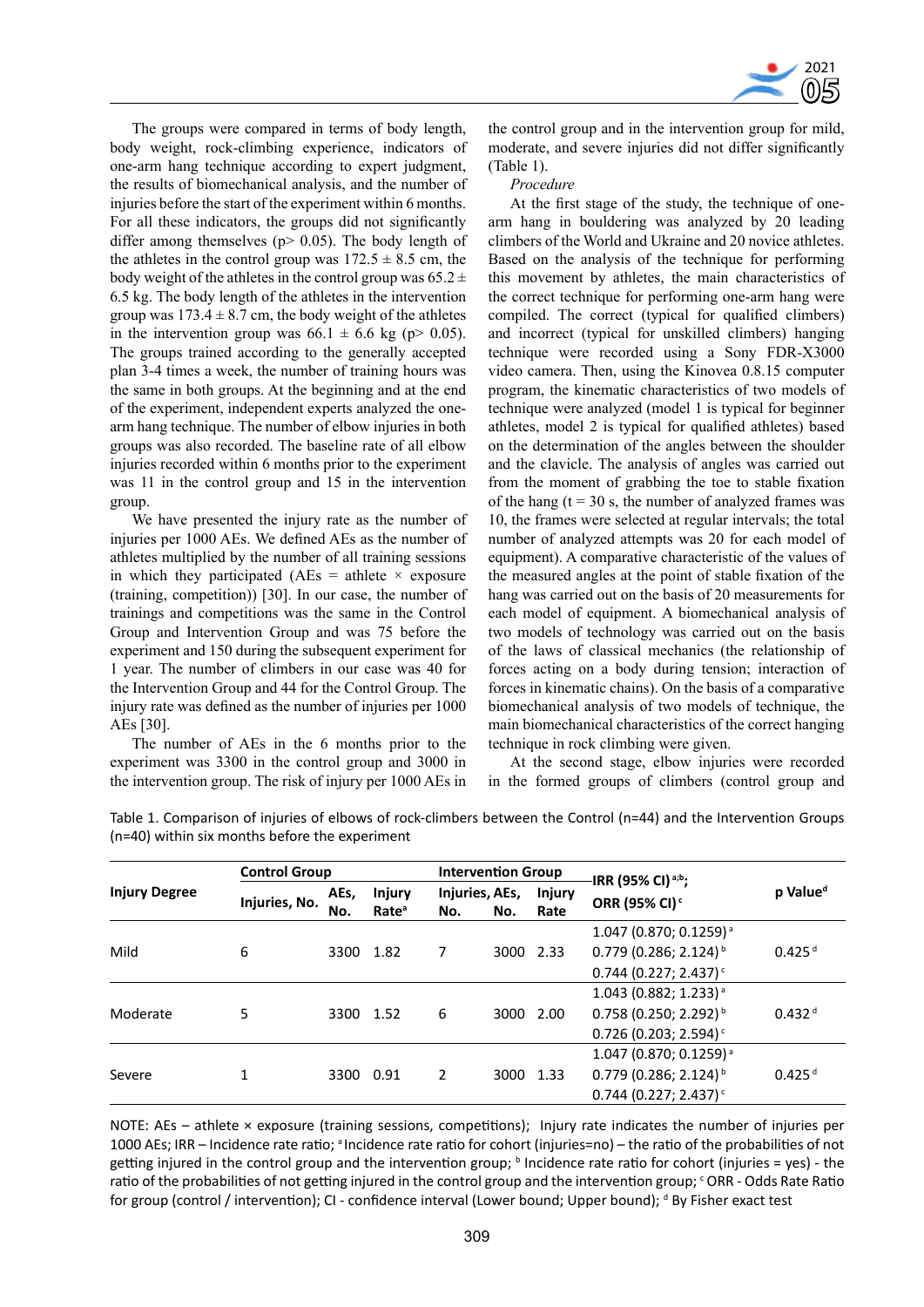intervention group) for 6 months to determine the initial level of injury. Then an experiment was carried out, which lasted 1 year. The groups trained according to the generally accepted plan 3-4 times a week. The number of training sessions was the same in both groups during the year and amounted to 150 trainings. In the intervention group, the developed injury prevention program was applied. At the beginning and at the end of the experiment, analysis of the one-arm hang technique was carried out according to both the expert judgment and the results of biomechanical analysis in both groups. The number of elbow injuries in both groups was also recorded.

# *Method for determining the level of technical skill of athletes*

The method of biomechanical analysis of the hanging technique in rock climbing was used to analyze the hanging technique:  $1 -$  qualified (n=20) and unskilled  $(n=20)$  athletes; 2 – students of the control group  $(n = 44)$ and the intervention group ( $n = 40$ ). Using the computer program Kinovea 0.8.15, the kinematic characteristics of the one-arm hang technique in rock climbing were analyzed. One-arm hang was chosen for the analysis of the technique due to the fact that this element is the basis for other technical elements in rock climbing. Also, the technique for performing this element was substantiated in our previous studies [25, 26]. The one-arm hang technique was determined based on determining the angles between the shoulder and the collarbone. The angles were analyzed from the moment the toe was gripped to stable fixation of the hang  $(t = 30 s$ , the number of analyzed frames was 10, the frames were selected at regular intervals). For each athlete, 5 attempts were analyzed, the arithmetic mean of 5 attempts was taken as the analyzed indicator.

Technical proficiency was also determined by expert judgment. The technique of hanging on one hand was evaluated by four experts – leading rock climbing coaches in Ukraine. The assessment was carried out on a 12-point system. The sum of the points given by all four experts was used.

## *Trauma registration method*

Cases of injuries and diseases of the elbows were recorded in both groups, first for 6 months to determine the initial level of injuries, and then during the year of the experiment. The following injuries were recorded: mild, moderate, severe. Mild injuries included those that heal in less than 1 month, moderate injuries – those that heal in 2-3 months, and severe injuries - those that heal within 6-12 months. Injuries were recorded by interviewing athletes and coaches.

## *Intervention program*

The basic program, according to which the control group and the intervention group were trained, were the same. In the Intervention Group, athletes performed our proposed additional Exercises in a closed kinematic chain. The exercises were performed at each workout (3-4 times a week). The intervention program took 15 minutes for each workout. Athletes and coaches recorded the use of the intervention program in their diaries.

We used Exercises in a closed kinematic chain in the

Intervention Group. In our previous studies [25, 26], it was shown that when hanging on one arm in bouldering, the angle between the shoulder and the clavicle should be about 90-120 degrees. In this case, more muscles are involved to provide hang. This helps the muscles of the shoulder girdle work. In this case, a kinematic chain is created, consisting of links: fingers, forearm, shoulder, trunk, legs. With proper hanging, the muscles of the trunk and legs are turned on. If the angle is greater, then the hang is provided mainly by the ligaments of the shoulder and elbow. This is dangerous for the ligaments and can lead to injury. At a steep angle between the shoulder and the collarbone, the chain is made up of a small number of links without involving the muscles of the trunk and legs. Exercises in a closed kinematic chain allow you to use all its links. Thus, conditions are created for the formation of the skill of working with the whole body to ensure the correct hang.

Exercises in a closed kinematic chain [28]:

1. Push-ups on the rings. Starting position: support with two straight arms on the gymnastic rings face down, feet on toes, the spine is straight. Flexion and extension of the arms with an emphasis on the rings. Keep your spine straight, do not lift your feet off the floor. The number of repetitions is 10-20 times, depending on the level of preparedness of the students. The height of the rings is 100-150 cm, depending on the preparedness of the students.

2. Pull-up in support. Starting position: hold on to a horizontal bar with a height of 150-180 cm, face up, arms straight, feet on the floor. The spine is straight. Flexion and extension of the arms. Keep your spine straight without lifting your feet off the floor. The number of repetitions is 10-20 times, depending on the level of training of students.

Exercises in closed kinematic chains act completely on the entire kinematic chain, more evenly distribute the load on all links of the chain [24, 25]. The program also involved a conscious focus on the inclusion of all muscles of the closed kinematic chain in the process of performing each movement.

## *Statistical analysis*

To determine the influence of the developed technology on the risk of injury, the following indicators were determined: the reliability of differences between the control group and the intervention group based on the results of expert assessment and biomechanical analysis of the one-arm hang technique, the number of injuries, the risk of injury, the likelihood of injury, relative risk and odds ratio using the computer program SPSS-17, option Crosstabs.

We presented the injury rate as the number of injuries per 1000 AEs, and we defined AEs as the number of athletes multiplied by the number of all training sessions in which they participated (AEs = athlete  $\times$  exposure (training, competition)) [30]. The injury rate was defined as the number of injuries per 1000 AEs [30].

We used Fisher's exact test and Pearson's Chisquare test to compare injury rates between intervention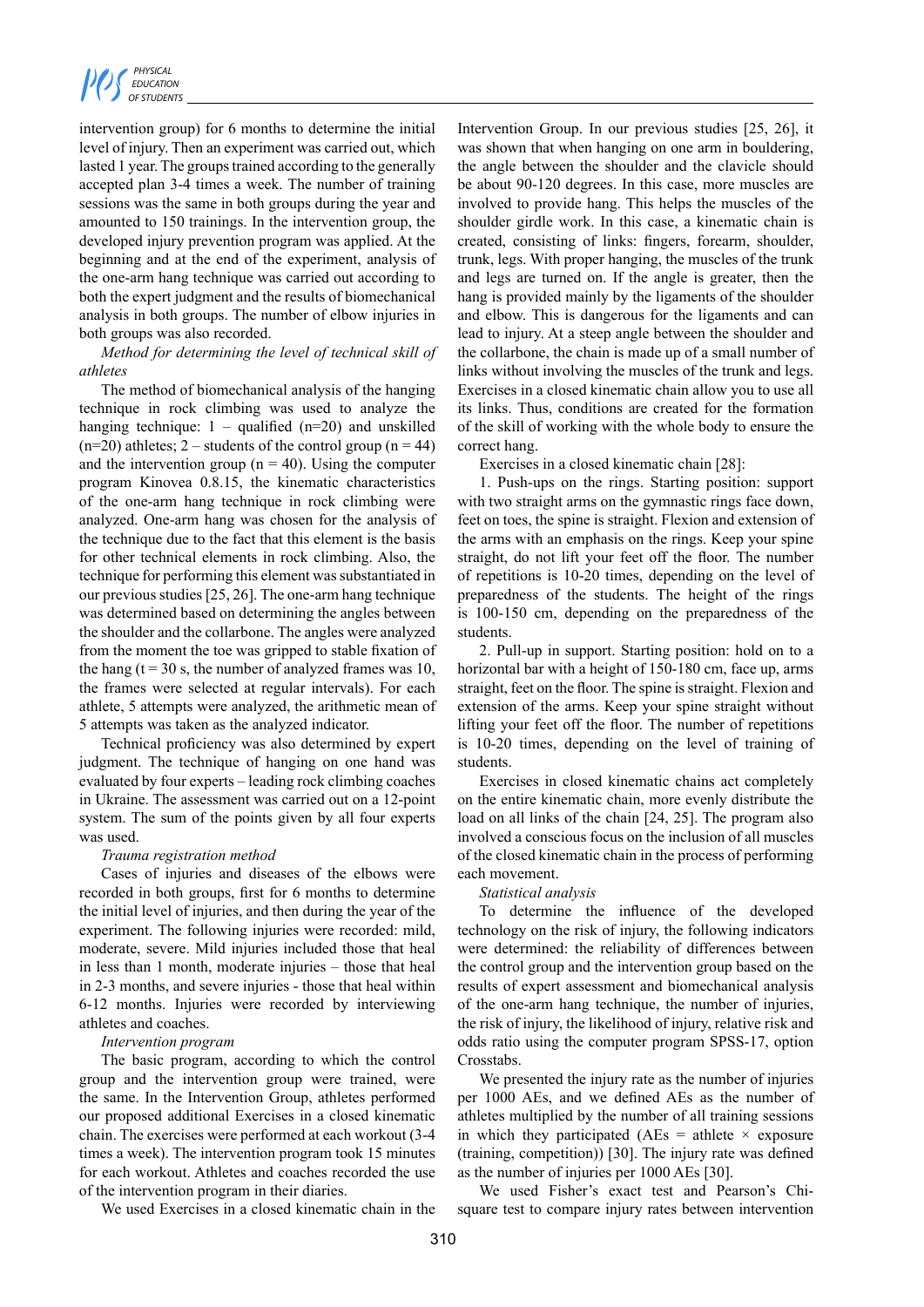

and control groups. We considered a two-sided  $p \le 0.05$ statistically significant. The significance of differences in the number and risk of injuries between the control group and the intervention group was determined using Fisher's exact test and Pearson's Chi-square test [30].

The risk (probability) of injury (Incidence rate) was defined as the ratio of the number of injuries to the total number of athletes in the analyzed group. The relative risk (Incidence rate ratio) was determined according to the recommendations of the authors [30]. The relative risk (relative probability) (Incidence rate ratio) of injury was determined in two ways: 1 – the ratio of the probability of not getting injured in the control group and the intervention group (notation: Incidence rate ratio for cohort (injuries = no)); 2 – the ratio of the probability of injury in the control group and the intervention group (symbol: Incidence rate ratio for cohort (injuries  $=$  yes)). The odds rate of injury was determined as the ratio of the number of injuries to the number of non-injured athletes in the analyzed group [30]. Odds Rate Ratio was defined as the ratio of the chance of injury in the control group to the chance of injury in the intervention group. The relative chances (Odds Rate Ratio) of injury were determined according to the recommendations of the authors [30]. These indicators were determined separately for all types of elbow joint injuries analyzed (Mild, Moderate and Severe).

To assess the influence of the developed program on the level of technical skill of athletes, the groups were compared according to the Student's t-criterion before the experiment and after the experiment in terms of the angle between the shoulder and the collarbone when they performed one-arm hang and in terms of expert assessment of the technique. The groups were preliminarily tested for all indicators for normal distribution according to the Kolmogorov-Smirnov test. No significant differences were found between the obtained distribution and the normal distribution ( $p > 0.05$ ). This gave us the opportunity to apply parametric statistical methods to determine the significance of differences and the relationship between expert judgment of technique and the angle between the shoulder and collarbone. The Pearson correlation coefficient was determined between the expert assessment of the technique and the angle between the shoulder and the collarbone when performing one-arm hang in rock climbing.

The influence of the prior art on the number of injuries was determined by the method of Cochran and Mantel-Hansel. The state of the art below the average by expert judgment (less than 25 points) in combination with the values of the angle between the shoulder and the clavicle (more than 120 degrees) is conventionally designated as 1; The level of technology above the average according to expert judgment (more than 25 points) in combination with the values of the angle between the shoulder and the clavicle (less than 120 degrees) is conventionally designated as 2.

#### **Results**

*Justification of the correct one-arm hanging technique* 

#### *in rock climbing*

The analysis of the hanging technique in rock climbing by athletes of different qualifications showed the presence of two models of the technique for performing this movement, differing in the main parameters. Demonstration of these models of technology is shown in Figure 1 (1, 2). Figure 1 (1) shows the first model of the hanging technique in rock climbing. It is characterized by minimal muscle tension in the shoulder and back, a large angle between the shoulder and the collarbone (146 degrees), and an almost vertical position of the lower spine with curvature in the upper spine. This type of technique is typical for unskilled athletes. Figure 1 (2) shows the second model of the hanging technique in rock climbing. This model is characterized by muscle tension in the shoulder, back, and a smaller angle between the shoulder and the collarbone (90 degrees). The second model of technique is typical for qualified athletes.

These differences are due to the more pronounced work of the muscles of the trunk, legs, shoulder in the second model compared to the first model (Fig. 1-3). Since the second model (qualified athletes) is characterized by a pronounced work of the muscles not only of the upper limb, but also of the trunk, legs, it can be concluded that the second model requires the development of these muscles, and cannot be used by low-skilled athletes due to insufficient development of the muscular apparatus. In the first model, hanging is carried out mainly due to the ligamentous apparatus of the joints of the shoulder girdle with minimal involvement of muscles, which is dangerous by injury to the ligaments of the shoulder and elbow joints. In the second model, the hang is also provided by the inclusion of the muscles of the trunk and legs, which reduces the load on the ligamentous apparatus and reduces the likelihood of injury to the ligaments of the shoulder and elbow joints.

We analyzed both models of hanging technique in rock climbing from the point of view of the laws of physics (Fig. 2) and the peculiarities of the interaction of forces in closed kinematic chains (Fig. 3). We schematically presented the distribution of stress when performing a hang in the form of interconnected elements. This "structure" is attached by one link to the upper support (d), and is in a hanging state (Fig. 2). Figure  $2(1)$  shows a diagram of the first model of the hang technique, and Figure 2 (2) shows a diagram of the second model of hang performance. The first model of the hang technique is characterized by a minimal inclusion of the muscles of the shoulder girdle, trunk, legs; therefore, the area (b) of the connection of the links (a, c) is relatively small. The second model of the hanging technique in rock climbing is characterized by a larger area (b) of the connection of the links (a, c) with each other due to the inclusion of a greater number of muscles of the shoulder girdle, trunk, legs.

From the point of view of the balance of forces acting on the body [25, 26], these models are the same: in both cases, the body weight, which is the product of body mass (m) and gravitational acceleration (g), is held in the hang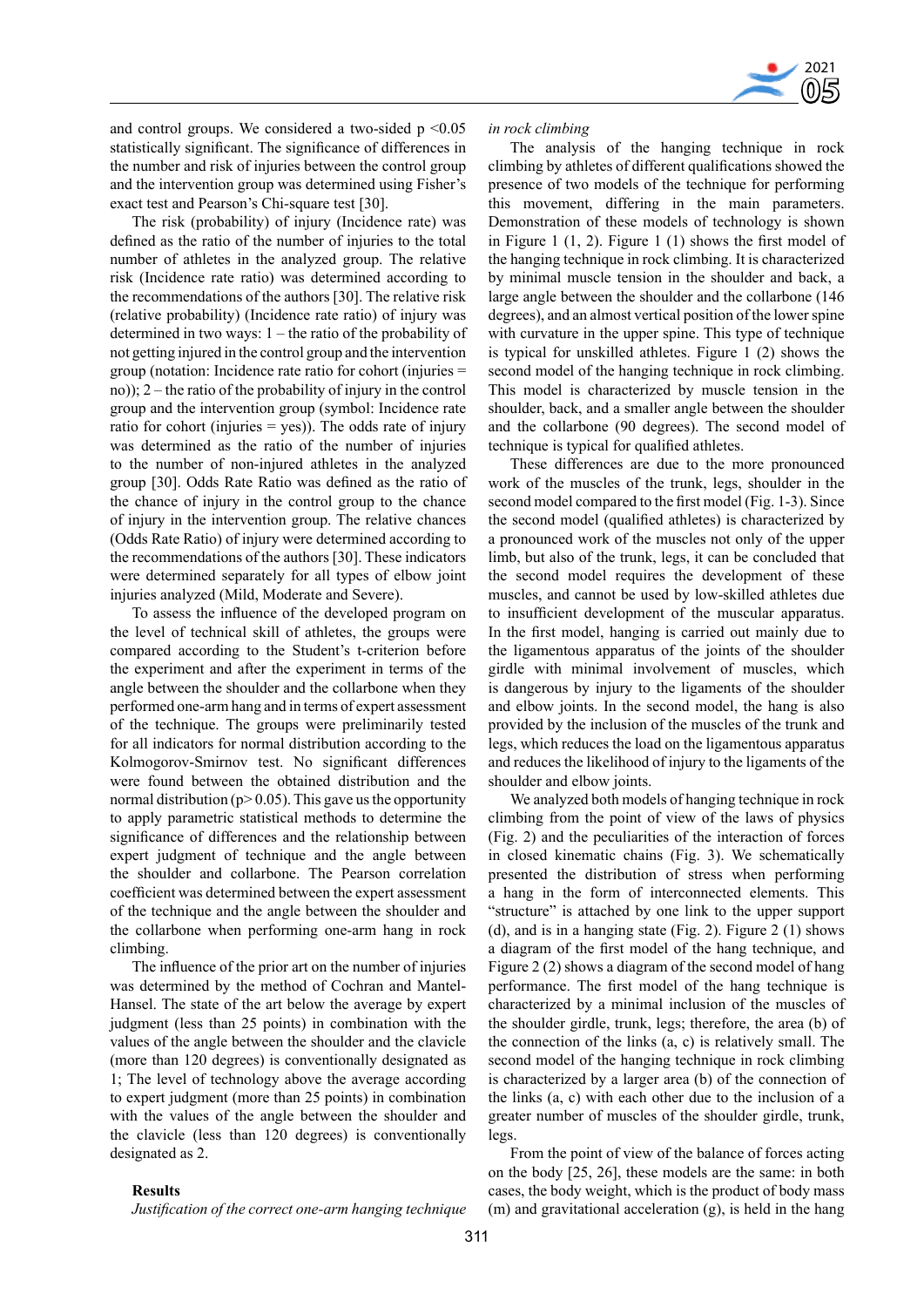by the force of fixation on the support, which is equal to the reaction force of the support Fp (formula 1):

$$
mg + Fp = 0 \tag{1}
$$

where:  $m - body$  weight,  $g - acceleration$  of gravity,  $Fp$ the force of fastening on the support, equal to the reaction force of the support

However, if we consider these models from the point of view of the regularities that determine the preservation of the structure under tension, then these models have significant differences. These differences are due to the laws of mechanics the tensile or compressive strength of materials [25].

According to the basic law of strength conditions, normal stresses σ arise in the sections of the bar during tensile or compressive deformation. The longitudinal force N is related to the normal stress  $\sigma$  by the following relationship (formula 2):

$$
\sigma = N/A \tag{2}
$$

where:  $\sigma$  – normal stress; N – the longitudinal force in the cross section of the rod;  $A -$  the cross-sectional area of the bar.

According to formula 2, the stress arising from hanging in climbing  $(\sigma)$  depends on the longitudinal force, that is, on the body weight (N), and on the crosssectional area (A), that is, on the muscles and ligaments of the shoulder girdle that ensure the execution of the hang. The body weight (N) is the same in the first and second models, but the cross-sectional area (A) is larger in the second model. Accordingly, the stress  $(\sigma)$  is greater in the first model compared to the second, since to formula 2:

$$
A1 \le A2, N1 = N2, \text{ therefore } \sigma1 > \sigma2
$$

The higher efficiency of model 2 (typical for qualified athletes) can also be explained in terms of the addition of forces in the kinematic chain (Fig. 3).

In the first model of the technique, the total force ensuring the execution of the hang is equal to the sum of the forces F1, F2. In the second model of the technique, the number of chain links involved in the movement is greater than in the first. In this case, all the links of the kinematic chain are involved in maintaining the entire structure in the hang. Working muscles determine the action of the forces F1, F2, F3, F4. As a result, the total force ensuring the execution of the hang is equal to the sum of the forces F1, F2, F3, F4.

In general, the addition of forces in the presented kinematic chains can be represented as a formula (formula 3):

$$
F_{\Sigma} = \Sigma Fi \tag{3}
$$

where:  $F<sub>y</sub>$  – the force holding the body in the hang; Fi – force due to the inclusion of individual interconnected links of a closed kinematic chain; Fp – the reaction force of the support.

In the second model, the total force providing the hang position is significantly greater than the given force in the first model. This means that in the second model, not only the muscles of the upper limb (as in the first model), but also the muscles of the trunk and legs are involved in maintaining the hanging position. Accordingly, the upper limb has a lower load compared to the first model of equipment. This determines the effectiveness of the second model of the technique and provides the basis for the formation of the most effective technique of movements in rock climbing and prevention of injuries.

These provisions became the basis for the development of a program to prevent injuries of students during rock climbing lessons. The program was aimed at developing the correct hanging technique in rock





Fig. 1. The phase of fixing the hang in rock climbing, model of technique 1, is typical for beginners (1) and model of technique 2, is typical for qualified athletes (2) competition)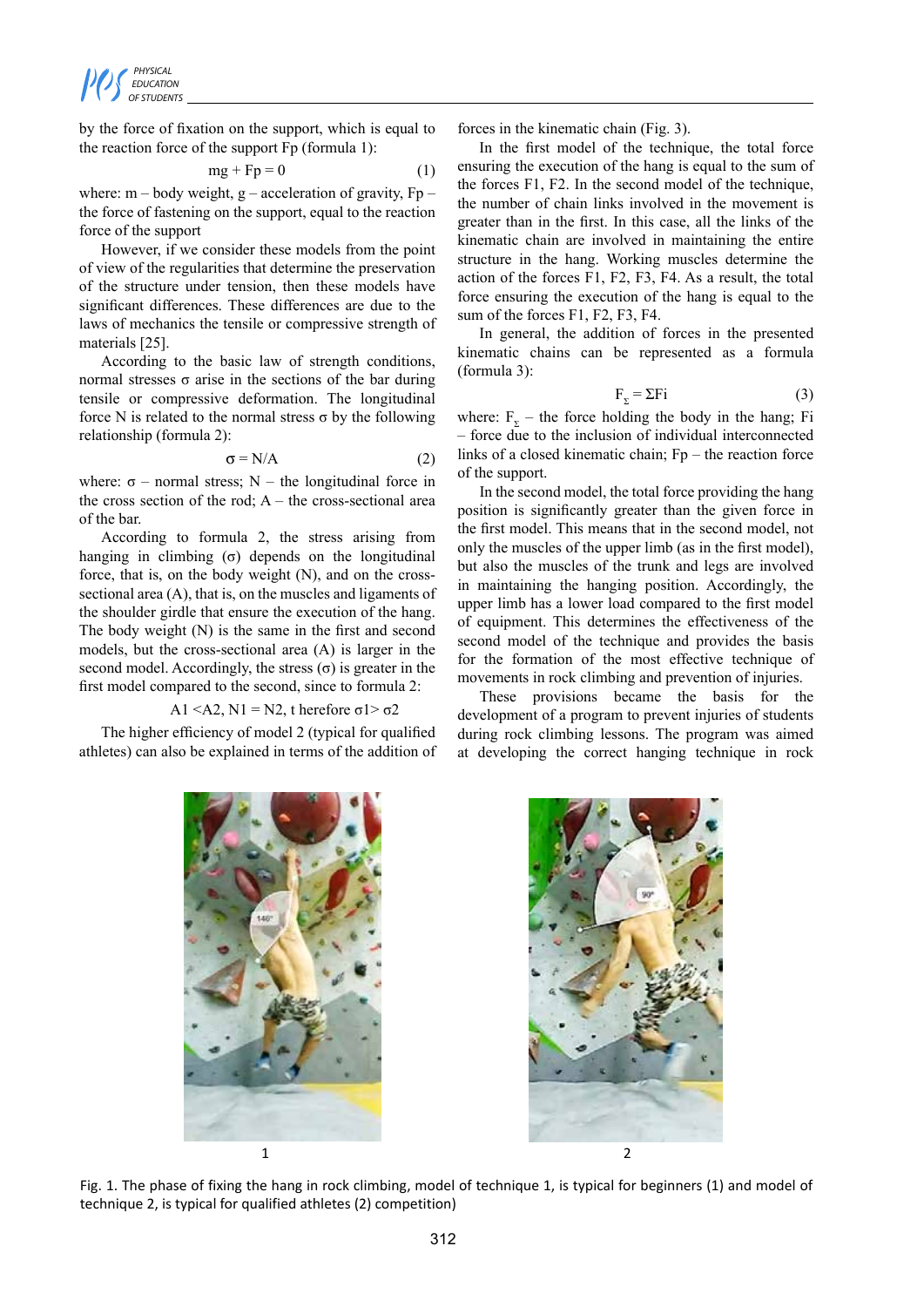



**Fig. 2.** Diagrams of models of stress distribution when hanging in rock climbing (bouldering): 1 - model 1 (wrong technique, typical for novice athletes); 2 - model 2 (correct technique, typical for qualified athletes); a - the upper part of the chain (upper limb); b - connection of the upper and lower parts of the chain; c - the lower part of the chain (trunk); d - support (climbing stand); N is the longitudinal force in the cross section of the rod; A - cross-sectional area of the rod (muscles and ligaments at the junction of the shoulder and trunk)



**Fig. 3.** Diagram of the kinematic chain in various models of hanging in rock climbing (bouldering): 1 - model 1 (wrong technique); 2 - model 2 (correct technique); Fp - the force of fastening on the support, equal to the reaction force of the support; FΣ is the force holding the body on the support in the hanging; F1, F2, F3, F4 - forces arising from the tension of individual muscles; A1, A2, A3, A4, A5 - links of the kinematic chain (A5 - a link resulting from the tension of intertransmitting muscles); Model 1 - the kinematic chain is formed by a small number of links; the force holding the body in the hanging (FΣ) is due to the forces F1 and F2: FΣ = F1 + F2: Model 2 - the kinematic chain is formed by a large number of links; the force holding the body in the hang (F5) is due to the strength of the linksA<sub>1</sub>, A<sub>2</sub>, A<sub>3</sub>, A<sub>4</sub>: F<sub>2</sub> =  $F_1 + F_2 + F_3 + F_4$ 

climbing and included special exercises. The exercises were aimed at developing the skill of turning on all the links of the kinematic chain when performing a hang. For this, exercises were used in a closed kinematic chain. A closed kinematic chain assumes the work of all its links: the muscles of the shoulder girdle, trunk, legs. The skill of working all the muscles of the kinematic chain is one of the basic conditions for correct hanging technique in climbing and preventing injuries. Therefore, to form this skill, we used exercises in a closed kinematic chain. The program also included a focus on correct hanging technique while climbing.

*Influence of the intervention program on the technique of performing one-arm hang and on traumatism of students*

Before the experiment, the average expert assessment of the hanging technique in rock climbing by athletes from the control group was  $19.05 \pm 0.78$ , in the intervention group this value was  $19.5 \pm 0.87$  (p> 0.05). Before the experiment, the groups did not differ significantly in terms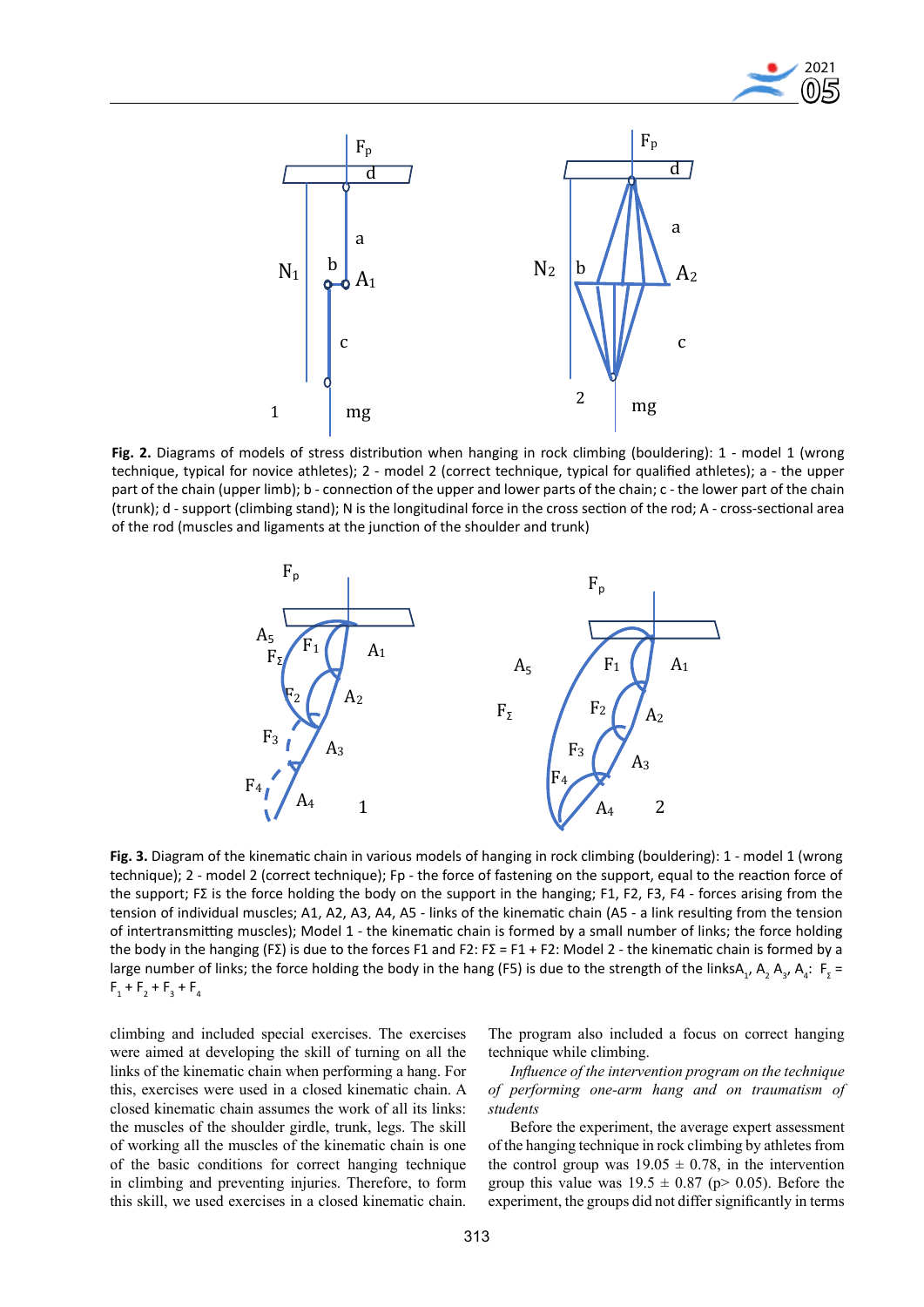of hanging technique. After the experiment, the average value of the expert assessment among the athletes in the control group was  $26.8 \pm 0.83$ , and in the intervention group –  $32.15 \pm 1.18$  (p < 0.05) (Table 2). This indicates a positive effect of the use of injury prevention means in rock climbing on the formation of a biomechanically functional hang technique.

The results of biomechanical analysis of the hanging technique in rock climbing in terms of the angle between the shoulder and the collarbone confirmed the results of an expert assessment of the hanging technique on one arm. The correlation coefficient between the value of the considered angle and the value of the expert assessment was  $-0.95$  (p  $\leq 0.001$ ) (Table 2). This testifies to the coincidence of the subjective assessment of the hanging technique by experts and the objective indicators of the hanging technique.

There was a significant decrease in the angle between the shoulder and the clavicle in the athletes of the intervention group ( $p \le 0.001$ ). In the control group, these changes are not significant ( $p > 0.05$ ) (Table 2). The groups before the experiment did not differ significantly in terms of the angle between the shoulder and the collarbone (p> 0.05). After the experiment, significant differences were found between the control and experimental groups in terms of the angle between the shoulder and the clavicle (Table 2).

Before the experiment, the value of the angle between the shoulder and the collarbone in the control group athletes was  $131.91 \pm 24.71$ , in the intervention group this value was  $137.18 \pm 6.40$  (p> 0.05). This indicates that before the experiment, the groups did not differ significantly from each other. After the experiment, the average value of the angle between the shoulder and the clavicle in the athletes of the control group was  $127.23 \pm 9.87$ , and in the athletes of the intervention group –  $116.32 \pm 14.55$  $(p \le 0.05)$  (Table 2). This indicates a positive effect of the application of the developed program on the formation of biomechanically functional hanging technique.

The influence of the prior art on the number of injuries during the experiment was also determined by the method of Cochran and Mantel-Hansel (Table 3). A high reliability of the influence of the level of technique proficiency on the number of injuries was found ( $p \le 0.001$ ) (Table 3). Since prior to the experiment, the groups did not significantly differ among themselves in terms of the level of climbing technique, it can be noted that at the end of the experiment the level of technique significantly affects the number of injuries.

**Table 3.** Influence of the level of technique on the number of students' injuries during rock climbing lessons

| Treatment method name | <b>Chi-Squared</b><br>$(y^2)$ | р     |  |  |
|-----------------------|-------------------------------|-------|--|--|
| Cochran's             | 65,070                        | 0,000 |  |  |
| Mantel-Haenszel       | 52,990                        | 0,000 |  |  |

The total number of all recorded elbow injuries during 1 year of the experiment was 29 in the control group and 5 in the intervention group. The number of registered injuries of varying complexity was as follows: in the control group: 12 - Mild Degree, 10 - Moderate Degree, 7 - Severe Degree; in the intervention group: 3 - Mild Degree, 2 - Moderate Degree, 0 - Severe Degree (Table 4).

The risk (Injury rate) of elbow injuries Mild Degree per 1000 AEs during 1 year of the experiment in the control group was 1.82 (95% CI, 1.071; 2.403), in the intervention group – 0.5 (95% CI, 0.064; 0.979). The incidence rate ratio for cohort (injuries = no) for Mild Degree elbow injuries was 0.786 (0.643; 0.962) (Table 4). The incidence rate ratio for cohort (injuries = yes) for Mild Degree elbow injuries was 3.636 (1.106; 11.959)

**Table 2.** Indicators of hanging technique fulfillment in rock climbing by athletes from the control group (n = 44) and the intervention group ( $n = 40$ ) before and after the experiment

|                                                                                                               |       | $\overline{X}$ ± S          | $\overline{X} \pm S$ |      | р       |  |
|---------------------------------------------------------------------------------------------------------------|-------|-----------------------------|----------------------|------|---------|--|
| <b>Technique indicators</b>                                                                                   | Group | <b>Before</b><br>experiment | After<br>experiment  |      |         |  |
|                                                                                                               | CG    | $19,05 \pm 3,72$            | $26,8 \pm 3,9$       | 2,01 | < 0.01  |  |
| Expert review, points                                                                                         | IG    | $19,5 \pm 3,9$              | 32,15±5,31           | 5,54 | < 0.001 |  |
| Statistical indicators of comparison of the control                                                           | t     | 0,38                        | 3,69                 |      |         |  |
| and experimental groups according to the expert<br>evaluation of the technique                                | р     | >0.05                       | < 0.01               |      |         |  |
| The angle between the shoulder and the collarbone,                                                            | CG    | 131,91±24,71                | 127,23±9,87          | 0,82 | >0,05   |  |
| degrees                                                                                                       | IG    | 137,18±6,40                 | 116,32±14,55         | 5,87 | < 0.001 |  |
| Statistical indicators of comparison of the control                                                           | t     | 0,97                        | 2,82                 |      |         |  |
| and experimental groups according to the expert<br>evaluation of the technique                                | р     | >0.05                       | < 0.05               |      |         |  |
| Relationship between expert judgment of technique<br>and the angle between the shoulder and the<br>collarbone |       | $-0,95$                     |                      |      | < 0.001 |  |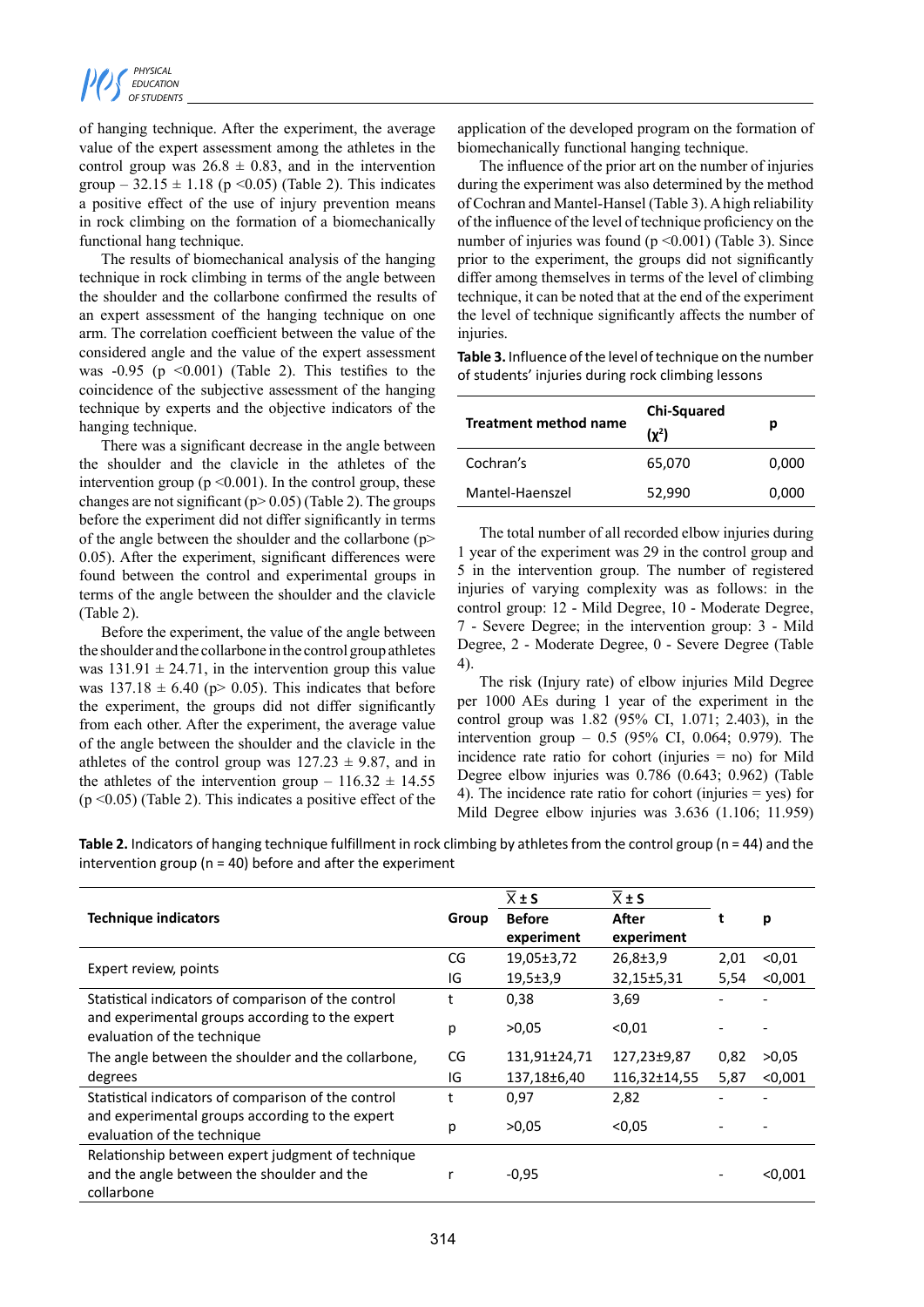

(Table 4). The probability of getting a Mild Degree elbow injury in the control group was 3.636 times higher (95%  $CI = 1.106 - 11.959$ , P (Fisher) = 0.017) compared with the intervention group (Table 4). The risk (Injury rate) of moderate elbow injuries per 1000 AEs during 1 year of the experiment in the control group was 1.52 (95% CI, 0.247; 1.883), in the intervention group - 0.33 (95% CI, 0.089; 1.272). The Incidence rate ratio for cohort (injuries = no) for Moderate Degree elbow injuries was 0.813 (0.683; 0.968);  $P = 0.039$  (Table 4). The incidence rate ratio for cohort (injuries = yes) for Moderate Degree elbow injuries was 4.545 (1.059; 19.506) (Table 4). The probability of getting a Moderate Degree elbow injury in the control group was 4.545 times higher (95% CI =  $1.106-11.959$ ,  $P$  (Fisher) = 0.017) compared with the intervention group (Table 4). The risk (Injury rate) of severe elbow injuries per thousand AEs during 1 year of the experiment in the control group was 1.06 (95% CI, 0.134; 1.795), in the intervention group - 0 (no severe injuries were found in the intervention group). The incidence rate ratio for cohort (injuries = no) for Severe Degree elbow injuries was 0.841 (0.739; 0.956);  $P = 0.02$ ) (Table 4). The incidence rate ratio for cohort (injuries = yes) was not determined for Severe Degree elbow injuries in the control group and the intervention group, since no Severe Degree injuries were recorded in the intervention group (Table 4).

The odds (Odds Rate) of getting Mild Degree elbow injuries in the control group is 0.375, in the experimental group - 0.081. The chance of getting low-complexity elbow injuries in the control group was 4.625 times higher (95% CI = 1.143-27.324, P ( $\chi$ 2) = 0.028) compared to the experimental one (Table 4).

Degree elbow injury in the control group is 0.294, in the intervention group - 0.053 (Table 4). The chance (Odds Rate) of getting injuries and diseases of Moderate Degree in the control group is 5.588 times higher (95% CI = 1.143-27.324, P ( $\chi$ 2) = 0.028) compared to the intervention group (Table 4).

The chances of getting injuries and diseases of the elbow of high complexity in the control group is 0.159, in the experimental group - 0 (in the intervention group, not a single injury or disease of the elbow of severe complexity was found) (Table 4). The probability of not getting injured (intervention group / control group) is 0.841 (95%  $CI = 0.739 - 0.956$ , P (Fisher) = 0.008) (Table 4). Injury odds ratio for Severe Degree injuries was not determined because no Severe Degree elbow injuries were identified in the intervention group.

Thus, our study showed that the use of our program reduces the risk of injury (Incidence rate) of elbows in student climbers. The incidence rate of injury is reduced for mild, moderate and severe elbow injuries. Significant risk reduction was found for moderate and severe injuries. Severe elbow injuries were not detected in the experimental group during the course of the experiment.

## **Discussion**

The hypothesis of the effectiveness of the use of exercises Exercises in a closed kinematic chain for the prevention of injuries in climbing has been confirmed. We obtained a significant reduction in injury risk (Injury rate) in terms of Incidence rate ratio and Odds Rate Ratio for Mild elbow injuries, Moderate Degree and Incidence rate ratio (injuries = no) for Severe Degree injuries. It should be noted that no severe elbow injuries were found in the

The chance (Odds Rate) of getting a Moderate

**Table 4.** Indicators of risk of injuries and diseases of the elbow in the Control ( $n = 44$ ) and Intervention Groups ( $n = 40$ ) groups during the year

| Group        | <b>Mild Degree</b>                                                     |    |  |                                                                               |             | <b>Moderate Degree</b>                                                 |                                    |  |  |             |  |                                   | <b>Severe Degree</b>                |                       |  |  |                     |                          |
|--------------|------------------------------------------------------------------------|----|--|-------------------------------------------------------------------------------|-------------|------------------------------------------------------------------------|------------------------------------|--|--|-------------|--|-----------------------------------|-------------------------------------|-----------------------|--|--|---------------------|--------------------------|
|              |                                                                        |    |  | Yes* No*IR OddsYes* AEs, Injury Yes* No*IR OddsRate AEs, Injury Yes* No*IR OR |             |                                                                        |                                    |  |  |             |  |                                   |                                     |                       |  |  |                     | AEs, Injury<br>No. Rate* |
| CG           | 12                                                                     |    |  | 32 0.270.37 10                                                                | 66001.82 10 |                                                                        |                                    |  |  | 34 0.230.29 |  | 66001.52                          | $\overline{7}$                      |                       |  |  | 37 0.160.1966001.06 |                          |
| IG           | 3                                                                      | 37 |  | 0.070.08 2                                                                    | 60000.50    | -2                                                                     |                                    |  |  | 38 0.050.05 |  | 60000.33                          | 0                                   | 40                    |  |  | 0.000.0060000.00    |                          |
| IRR (95% CI) | $0.786$ (0.643; 0.962) <sup>a</sup>                                    |    |  |                                                                               |             |                                                                        | $0.813(0.683; 0.968)^{a}$          |  |  |             |  |                                   | $0.841$ (0.739; 0.956) <sup>a</sup> |                       |  |  |                     |                          |
| P            | 3.636 (1.106; 11.959) <sup>b</sup>                                     |    |  |                                                                               |             |                                                                        | 4.545 (1.059; 19.506) <sup>b</sup> |  |  |             |  |                                   | $\mathsf{-}^{\mathsf{b}}$           |                       |  |  |                     |                          |
|              | P (Fisher)=0.017 $d$                                                   |    |  |                                                                               |             |                                                                        | P (Fisher)=0.02 $d$                |  |  |             |  |                                   |                                     | P (Fisher) = $0.008d$ |  |  |                     |                          |
| <b>ORR</b>   |                                                                        |    |  |                                                                               |             |                                                                        |                                    |  |  |             |  |                                   |                                     |                       |  |  |                     |                          |
| (CI)         | 4.625 (1.198; 17.854) <sup>c</sup><br>P $(\chi^2)$ =0.023 <sup>e</sup> |    |  |                                                                               |             | 5.588 (1.143; 27.324) <sup>c</sup><br>P $(\chi^2)$ =0.028 <sup>e</sup> |                                    |  |  |             |  | P $(\chi^2)$ = 0.013 <sup>e</sup> |                                     |                       |  |  |                     |                          |
| P            |                                                                        |    |  |                                                                               |             |                                                                        |                                    |  |  |             |  |                                   |                                     |                       |  |  |                     |                          |

NOTE: CG – Control Group; IG – Intervention Group; *\* –* Yes – the number of people injured; no - the number of people who were not injured; IR – Injury rate (without indicating the number of injuries per 1000 AEs); IRR – Incidence rate ratio; AEs – athlete × exposure (training sessions, competitions); \*Injury rate indicates the number of injuries per 1000 AEs; IRR - Incidence rate ratio: <sup>a</sup>Incidence rate ratio for cohort (injuries=no); <sup>b</sup>Incidence rate ratio for cohort (injuries=yes); <sup>c</sup>ORR – Odds Rate Ratio for group (control/intervention); CI – confidence interval (Lower bound; Upper bound); <sup>d</sup>By Fisher exact test. <sup>e</sup>By Pearson Chi-Square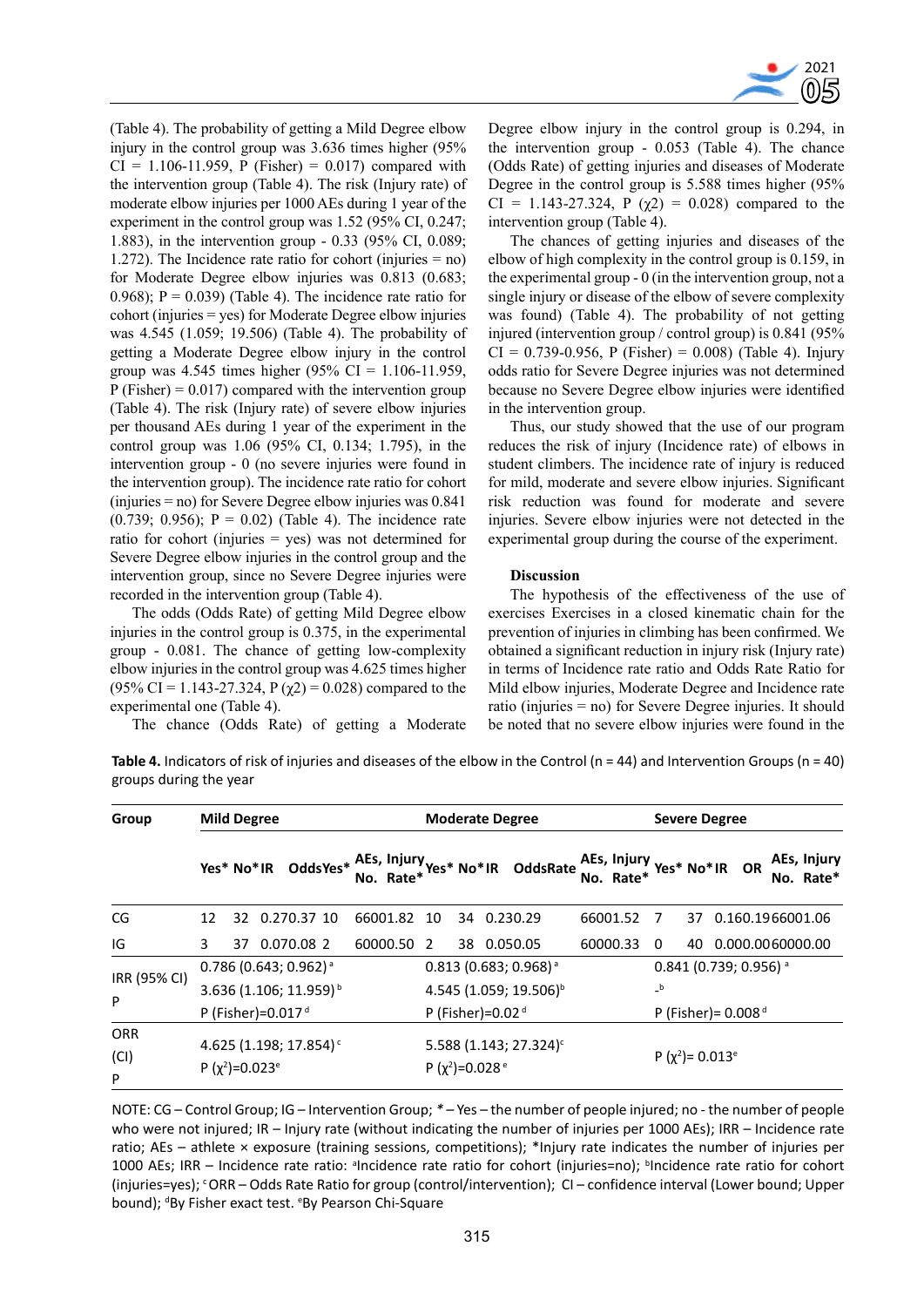

intervention group. The data on the effectiveness of the use Exercises in a closed kinematic chain for the injury prevention of students during rock climbing have been confirmed [21-24].

Our study confirmed the provisions formulated in our previous works [25, 26]. For skilled climbers, the total hanging force is significantly greater than that for nonskilled climbers. This is due to the fact that in qualified athletes, not only the muscles of the upper limb (as in unskilled athletes), but also the muscles of the trunk and legs are involved in maintaining the hanging position on one arm when climbing. These muscles create additional links in the kinematic chain. Accordingly, the upper limb has a lower load compared to the technique of unskilled athletes. This provided a theoretical basis for the formation of the most effective climbing technique, which ensures the achievement of a sports result and prevents injuries. Therefore, to activate not only the muscles of the arms, but also the muscles of the legs and trunk, it is advisable to use exercises in a closed kinematic chain.

Our study confirmed the theory of Bernstein [26], from which it can be traced that the basis of injury prevention is the effective organization of movement control from the side of the central nervous system. Our methodology is built according to the interaction of various levels of movement organization [18]. Signals from muscle proprioceptors are predominantly received at level A. These signals indicate the degree of muscle tension and signals from the organ of balance. Therefore, level A is one of the main levels for ensuring movement without injury. Muscle tone and intermuscular coordination are one of the main conditions for injury preventing. Exercises in closed kinematic chains affect primarily these aspects of level A, and this is a confirmation of Bernstein's theory [26, 28, 29].

Level B receives signals from muscle, articular, connective, and skin proprioceptors. In case of violations / decrease in the functionality of level B, a selection of non-optimal synergies is observed when performing movements. Level B also serves to provide injuryfree movement. Muscle synergy is also one of the key prerequisites for injury prevention. Exercises in a closed kinematic chain affect level B. This is a confirmation of Bernstein's theory [18]. Our study also confirmed the theory of motor control [31–36], according to which the effective organization of movement control by the central nervous system is the basis of injury prevention.

Thus, the work confirms the data on the need for the formation of biomechanically grounded technique of movements for the injury prevention in sports, the theory of movement control on the need to form a rational technique to prevent injuries [16, 17]. The work expanded and supplemented the data [21, 23] on the use of exercises in closed kinematic chains for the prevention of injuries in various sports, in particular, in rock climbing.

Our work also includes a climbing injury prevention program. This is new data. As far as we know, our study is one of the first to develop and validate a climbing injury prevention program.

# **Conclusions**

1. The main parameters of the one-arm hang technique for qualified and unskilled climbers have been substantiated. For qualified climbers, when hanging on one hand, the muscles of the shoulder girdle, torso, and legs are turned on. In unskilled climbers, hanging on one arm is provided only by the muscles of the arm. This increases stress on the ligaments and leads to injury. The angle between the shoulder and the collarbone is greater for unskilled versus qualified athletes.

2. The use of exercises in closed kinematic chains helps to improve the technique of the one-arm hang in rock climbing. There was a significant improvement in the results of biomechanical analysis of the hang technique in rock climbing among athletes of the intervention group: after the experiment, the angle between the shoulder and the clavicle decreased significantly in the athletes of the intervention group ( $p \le 0.001$ ), while in the control group these changes were not significant ( $p$   $>$  0.05). A high reliability of the influence of the level of technique proficiency on the number of injuries was found ( $p \le 0.001$ ).

3. The total number of all recorded elbow injuries during 1 year of the experiment was 29 in the control group and 5 in the intervention group. The number of recorded injuries of varying complexity was as follows: in the control group: 12 - low complexity, 10 - medium complexity, 7 - high complexity; in the intervention group: 3 - low difficulty, 2 - medium difficulty, 0 - high difficulty. Exercises in a closed kinematic chain reduce the incidence rate of elbow injury in student climbers. The likelihood of injury is reduced for mild moderate elbow injuries (p <0.05). The likelihood of not being injured increases for all types of injuries ( $p \le 0.05$ ). Severe elbow injuries were not detected in the experimental group during the course of the experiment.

4. The chance of getting mild elbow injuries in the control group was 4.625 times higher than in the intervention group (95% CI: 1.198; 17.854). The chance of getting moderate elbow injuries in the control group was 5.588 times higher than in the intervention group (95% CI: 1.143; 27.324). Exercises in closed kinematic chains are an effective means of forming the correct technique and preventing injuries of students during rock climbing.

#### **Acknowledgements**

The authors are very grateful to all the athletes and coaches who took part in the experiment.

The study was conducted according to the research work on the topic of the Department of Olympic and Professional Sports, Sports Games and Tourism of H.S. Skovoroda Kharkiv National Pedagogical University for 2021-2026: "Development and substantiation of technologies for health promotion and harmonious development of people of different ages and social groups" (№ state registration: 0121U110053).

## **Conflict of interest**

Authors state that there is no conflict of interest.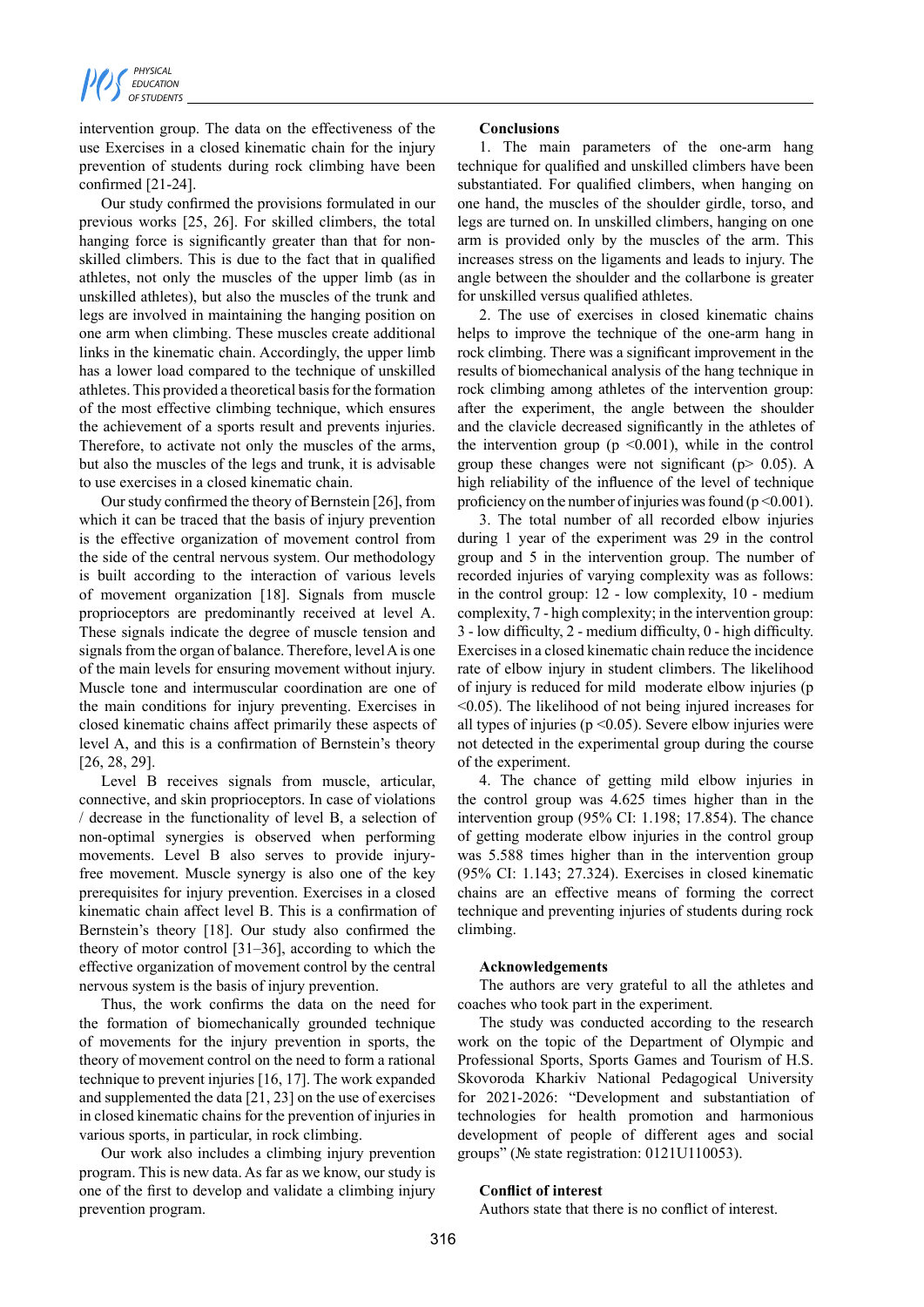

### **References**

- 1. Brown S, Hall EE. Evaluating The Effectiveness Of Applying Grief-Response Models To Sport Injury In Collegiate Student-Athletes. *Medicine & Science in Sports & Exercise*. 2018;50(5S):325. https://doi.org/10.1249/01.mss.0000536150.79507.64
- 2. Hao F, Tang C, Huang D, Cheng B. Pre-test into Legal Issues on the School Sports Injury Accidents. In: Zhang T, editor. *Future Computer, Communication, Control and Automation,* vol. 119, Berlin, Heidelberg: Springer Berlin Heidelberg; 2012, p. 235–9. https://doi.org/10.1007/978-3-642-25538-0\_34
- 3. Heaney CA, Rostron CL, Walker NC, Green AJK. Is there a link between previous exposure to sport injury psychology education and UK sport injury rehabilitation professionals' attitudes and behaviour towards sport psychology? *Physical Therapy in Sport*, 2017;23:99–104. https://doi.org/10.1016/j.ptsp.2016.08.006
- 4. Narvaez WCM, Maldonado GEP, Gomez DIO, Cando EOC. Perception of students on the possible impact of sports injuries on academic performance. *Revista Publicando*, 2017;4(12):857–64.
- 5. Clifton DR, Hertel J, Onate JA, Currie DW, Pierpoint LA, Wasserman EB, et al. The First Decade of Web-Based Sports Injury Surveillance: Descriptive Epidemiology of Injuries in US High School Girls' Basketball (2005–2006 Through 2013–2014) and National Collegiate Athletic Association Women's Basketball (2004–2005 Through 2013–2014). *Journal of Athletic Training*, 2018;53:1037–48. https://doi.org/10.4085/1062-6050-150-17
- 6. Fraser MA, Grooms DR, Guskiewicz KM, Kerr ZY. Ball-Contact Injuries in 11 National Collegiate Athletic Association Sports: The Injury Surveillance Program, 2009-2010 Through 2014-2015. *Journal of Athletic Training*, 2017;52(7):698–707. https://doi.org/10.4085/1062-6050-52.3.10
- 7. Hurtubise JM, Beech C, Macpherson A. Comparing Severe Injuries by Sex and Sport in Collegiate-Level Athletes: A Descriptive Epidemiologic Study. *International Journal of Athletic Therapy & Training,* 2015;20(4):44–50. https://doi.org/10.1123/ijatt.2014-0090
- 8. Jin J. Analysis of sports injuries and the causes in football teaching of college students. *Basic & Clinical Pharmacology & Toxicology*, 2020;126:41–2.
- 9. Russell K, Selci E, Black B, Cochrane K, Ellis M. Academic outcomes following adolescent sportrelated concussion or fracture injury: A prospective cohort study. *PLoS ONE*, 2019;14:e0215900. https://doi.org/10.1371/journal.pone.0215900
- 10.Sang MX. *Analysis on the Causes of Sports Injury in College Physical Education and Its Prevention Strategies.* 2019.
- 11.Slater LV, Wasserman EB, Hart JM. Trends in Recurrent Anterior Cruciate Ligament Injuries Differ From New Anterior Cruciate Ligament Injuries in College and High School Sports: 2009-2010 Through 2016-2017. *Orthopaedic Journal of Sports Medicine*, 2019;7:232596711988386. https://doi.org/10.1177/2325967119883867
- 12.Sommerfield LM, Harrison CB, Whatman CS, Maulder PS. A prospective study of sport injuries in youth females. *Physical Therapy in Sport*, 2020;44:24–32. https://doi.org/10.1016/j.ptsp.2020.04.005
- 13.Sommerfield LM, Harrison CB, Whatman CS, Maulder PS. A prospective study of sport injuries in youth females. *Physical Therapy in Sport*, 2020;44:24–32. https://doi.org/10.1016/j.ptsp.2020.04.005
- 14.Lutter C, El-Sheikh Y, Schöffl I, Schöffl V. Sport

climbing: medical considerations for this new Olympic discipline. *Br J Sports Med*, 2017;51:2–3. https://doi.org/10.1136/bjsports-2016-096871

- 15.LaBella CR, Huxford MR, Grissom J, et Effect of neuromuscular warm-up on injuries in female soccer and basketball athletes in urban public high schools. *Archives of Pediatrics and Adolescent Medicine*, 2011;165*(*11):1033– 1040. https://doi.org/10.1001/archpediatrics.2011.168
- 16.Parkkari J, Taanila H, Suni J, Mattila VM, Ohrankämmen O, Vuorinen P, et al. Neuromuscular training with injury prevention counselling to decrease the risk of acute musculoskeletal injury in young men during military service: a population-based, randomised study. *BMC Med*, 2011;9:35. https://doi.org/10.1186/1741-7015-9-35
- 17.Weineck J. *Optimal training: performance-physiological training with a special focus on training for children and young people*. 17., neu überarbeitete Auflage. Balingen: Spitta; 2020.
- 18.Bernstein NA. *The coordination and regulation of movements*. Oxford : Pergamon Press; 1967.
- 19.Zinchenko VP. Nikolai Bernshtein: From reflexes to models of the future. *Voprosy Psikhologii*, 2004(6):123–7.
- 20.Feigenberg IM. Long way of author to readers (about N.A. Bernshtein works). *Uspekhi fiziologicheskikh nauk*, 2004;35(4):78–81.
- 21.Coppack RJ, Etherington J, Wills AK. The effects of exercise for the prevention of overuse anterior knee pain. *The American Journal of Sports Medicine*, 2011;39(5):940–948. https://doi.org/10.1177/0363546510393269
- 22.Augustsson RJ, Esko A, Thomee R, Svantesson U. Weight training of the thigh muscles using closed vs. open kinetic chain exercises: A comparison of performance enhancement. *Journal of Orthopaedic & Sports Physical Therapy*, 1997;27(1):3–8. https://doi.org/10.2519/jospt.1998.27.1.3
- 23.Lee J-H, Jintae H. Comparison of the Thickness of the Neck Flexor Between Open and Closed Kinetic Chain Exercises During Chin-in Movemen. *PNF and Movement*, 2020;18(3):333–41.
- 24.Roh JS. Effects of Isokinetic Strength Exercise of the Hemiparetic Knee Joint on Lower Extremity Sensorimotor and Gait Functions in Patients With Chronic Stroke: Open Kinetic Chain Versus Closed Kinetic Chain. *Physical Therapy Korea*, 2019;26(2):49–60. https://doi.org/10.12674/ptk.2019.26.2.049
- 25.Kozin S, Safronov D, Kozina Z, Kniaz H, Proskurnia O, Prontenko K, Lahno O, Goncharenko V, Kholodniy A. Comparative biomechanical characteristics of one-arm hang in climbing for beginners and qualified athletes. *Acta of Bioengineering and Biomechanics*, 2020;22(1):57–67. https://doi.org/10.37190/ABB-01440-2019-03
- 26.Kozin SV. Biomechanical substantiation of the technique of hanging in rock climbing. *Health, sport, rehabilitation.* 2019; 5(1): 25–35. https://doi.org/10.34142/HSR.2019.05.01.03
- 27.Kozin S, Kozina Z, Korobeinik V, Cieślicka M, Muszkieta R, Ryepko O, Boychuk Yu, Evtifieva I, Bejtka M. Neuromuscular training for injury prevention of students-rock climbers studying in the specialty "Physical Education and Sports": a randomized study. *Journal of Physical Education and Sport*, 2021;21(Suppl. issue 2):1251–1259.
- 28.Kozin S, Cretu M, Kozina Z, Chernozub A, Ryepko O, Shepelenko T, Sobko I, Oleksiuk M. Application closed kinematic chain exercises with eccentric and strength exercises for the shoulder injuries prevention